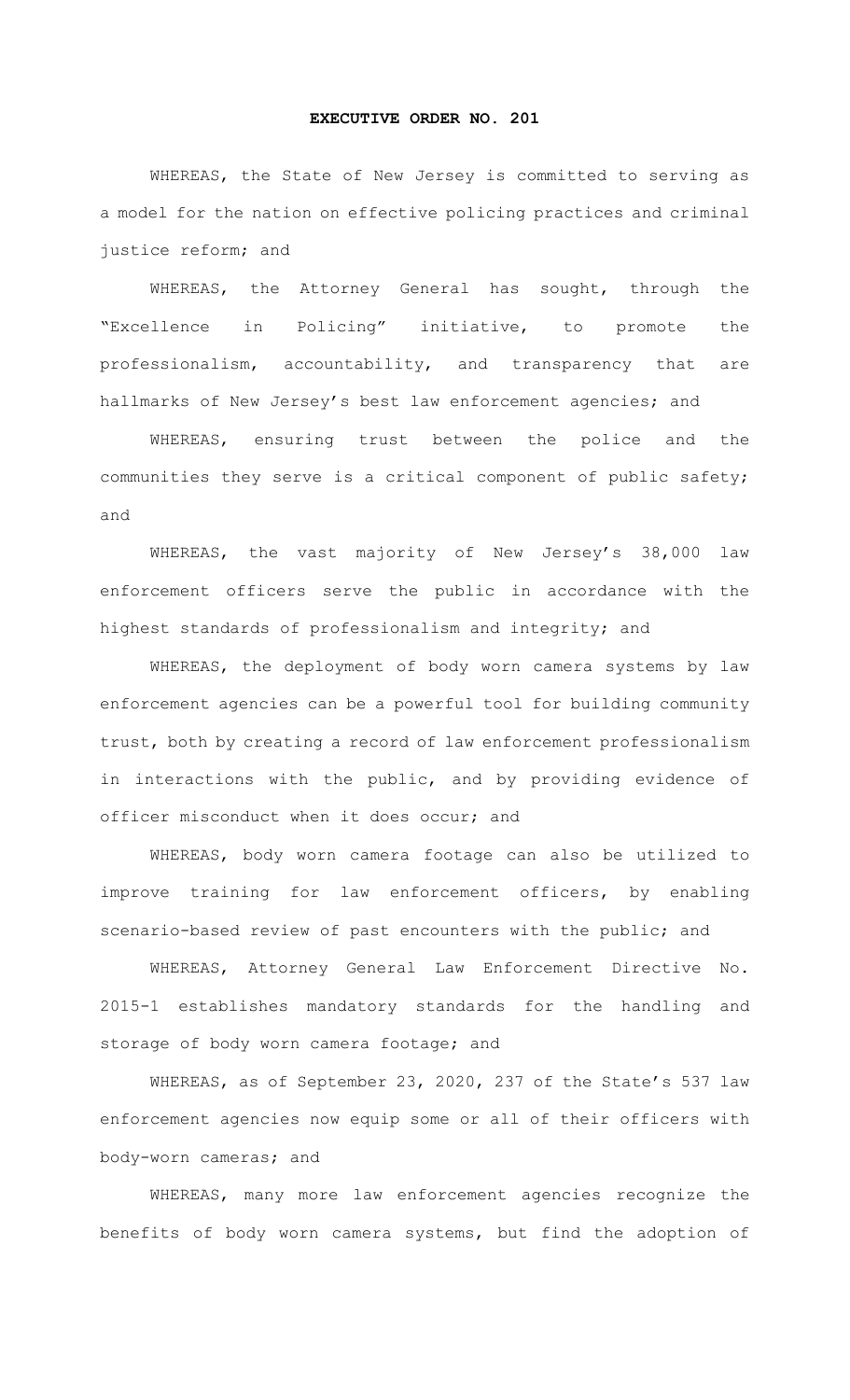such systems to be prohibitively expensive or logistically difficult; and

WHEREAS, a significant factor in the cost and utilization of body worn camera systems is the ongoing expense of storing and retrieving body worn camera footage, which currently requires that law enforcement agencies individually contract directly with private vendors; and

WHEREAS, New Jersey's municipal government structure provides municipalities with the authority to establish their own services, but which can have the effect of hindering cooperation on problems common across the State; and

WHEREAS, my Administration is dedicated to promoting and supporting shared services as a way to reduce costs borne by individual municipalities and take advantage of economies of scale; and

WHEREAS, a statewide, centralized solution for the storage and retrieval of body worn camera footage could leverage the State's purchasing power to significantly reduce the costs associated with doing so, which would lower the financial and logistical barriers to system adoption for law enforcement agencies, and

WHEREAS, reducing the costs associated with adopting a comprehensive body worn camera program will accelerate the implementation of body worn camera systems across the state; and

WHEREAS, the review of a statewide solution for the storage of body worn camera footage has not previously been conducted; and

WHEREAS, a statewide, centralized solution would facilitate the Office of Public Integrity and Accountability's review of use of force and death in custody incidents, thereby streamlining the

2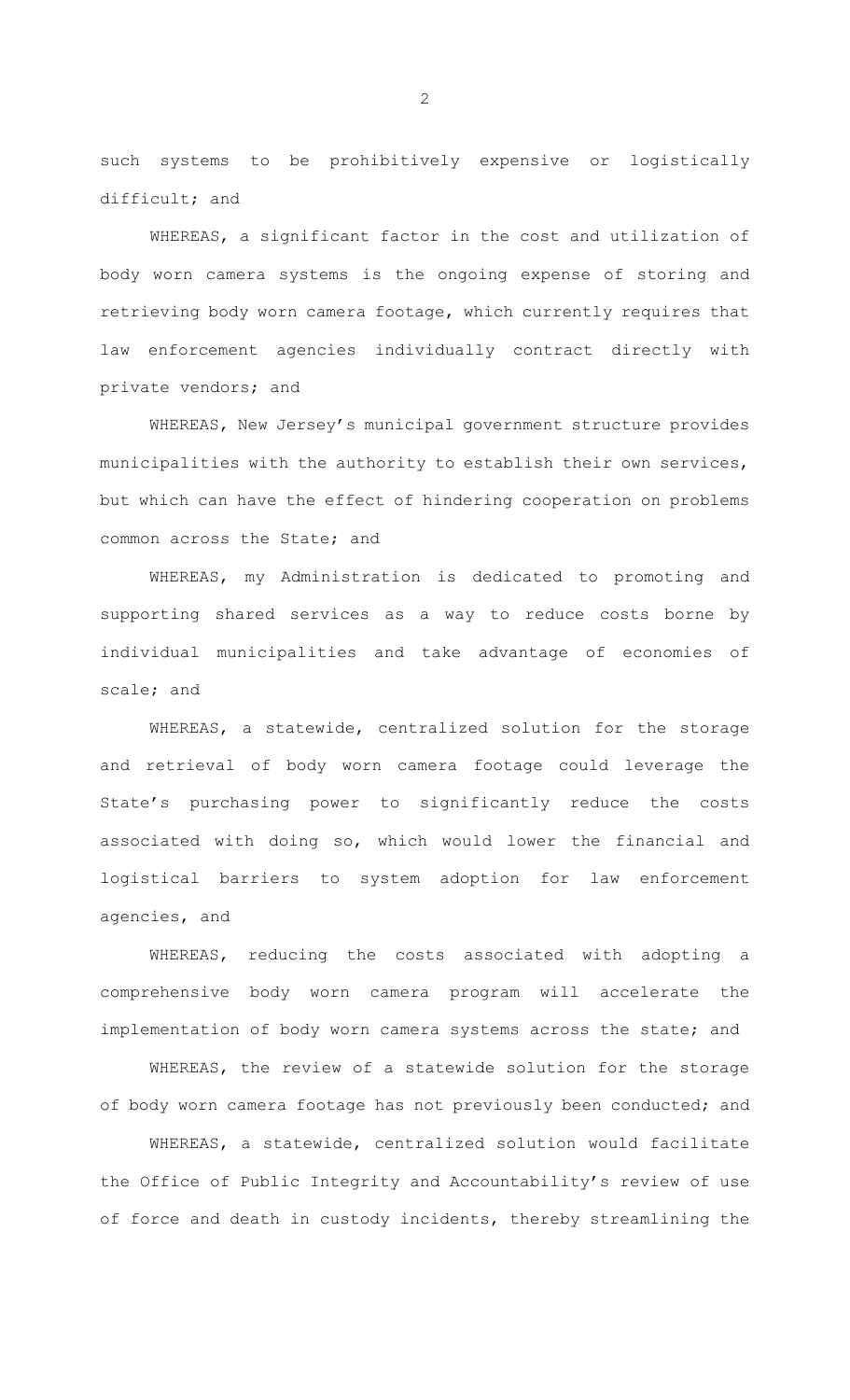process to ensure timely release of video footage to the public pursuant to Attorney General Law Enforcement Directive 2019-4; and

WHEREAS, such a solution would benefit from the input of stakeholders across State government and law enforcement in New Jersey;

NOW, THEREFORE, I, PHILIP D. MURPHY, Governor of the State of New Jersey, by virtue of the authority vested in me by the Constitution and by the Statutes of this State, do hereby ORDER and DIRECT:

1. There is hereby created the Interagency Working Group on Body Worn Cameras ("Working Group"), which shall be responsible for providing advice and recommendations to the Governor's Office and to the Attorney General regarding technology solutions to facilitate the statewide implementation of body worn cameras in law enforcement agencies.

2. The objectives of the Working Group shall include the following:

- a. Consulting with law enforcement agencies to identify barriers to the adoption of body worn camera systems;
- b. Identifying and recommending potential technology solutions to facilitate the adoption of body worn camera systems by police departments, including the potential provision of centralized statewide or regional storage systems;
- c. Developing recommended strategies for implementation of a body worn camera solution for police departments, including any actions that must be taken by agencies of state government; and

3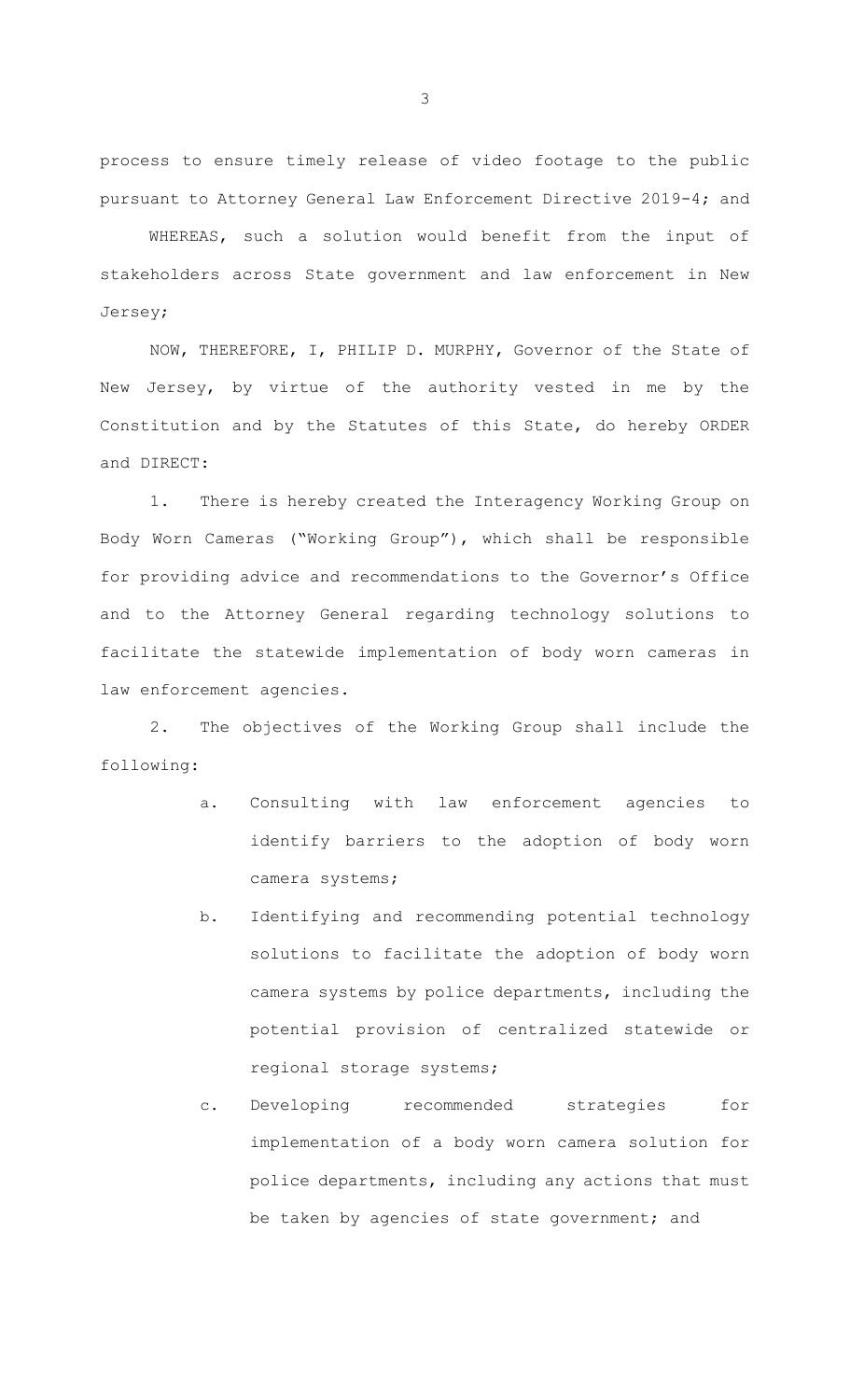d. Recommending any necessary changes to existing policies, whether by executive action or legislation, related to the deployment of body worn camera systems or the storage and handling of body worn camera footage.

3. The Working Group shall consist of the following fourteen members:

- a. The Attorney General, or designee; who shall serve as Chair;
- b. The Superintendent of the State Police, or designee;
- c. The Director of the Division of Criminal Justice, or designee;
- d. The Chief Technology Officer of the Office of Information Technology, or designee;
- e. The Chief Innovation Officer, or designee;
- f. The New Jersey State Treasurer, or designee;
- g. Four members of the public, including at least one member of the faith-based community and one criminal justice advocate, who shall be appointed by the Governor;
- h. Two members of county or municipal law enforcement agencies, who shall be appointed by the Governor;
- i. A member of a police union, who shall be appointed by the Governor; and
- j. A County Prosecutor, who shall be appointed by the Governor. The appointed County Prosecutor may designate a representative for participation in the Working Group.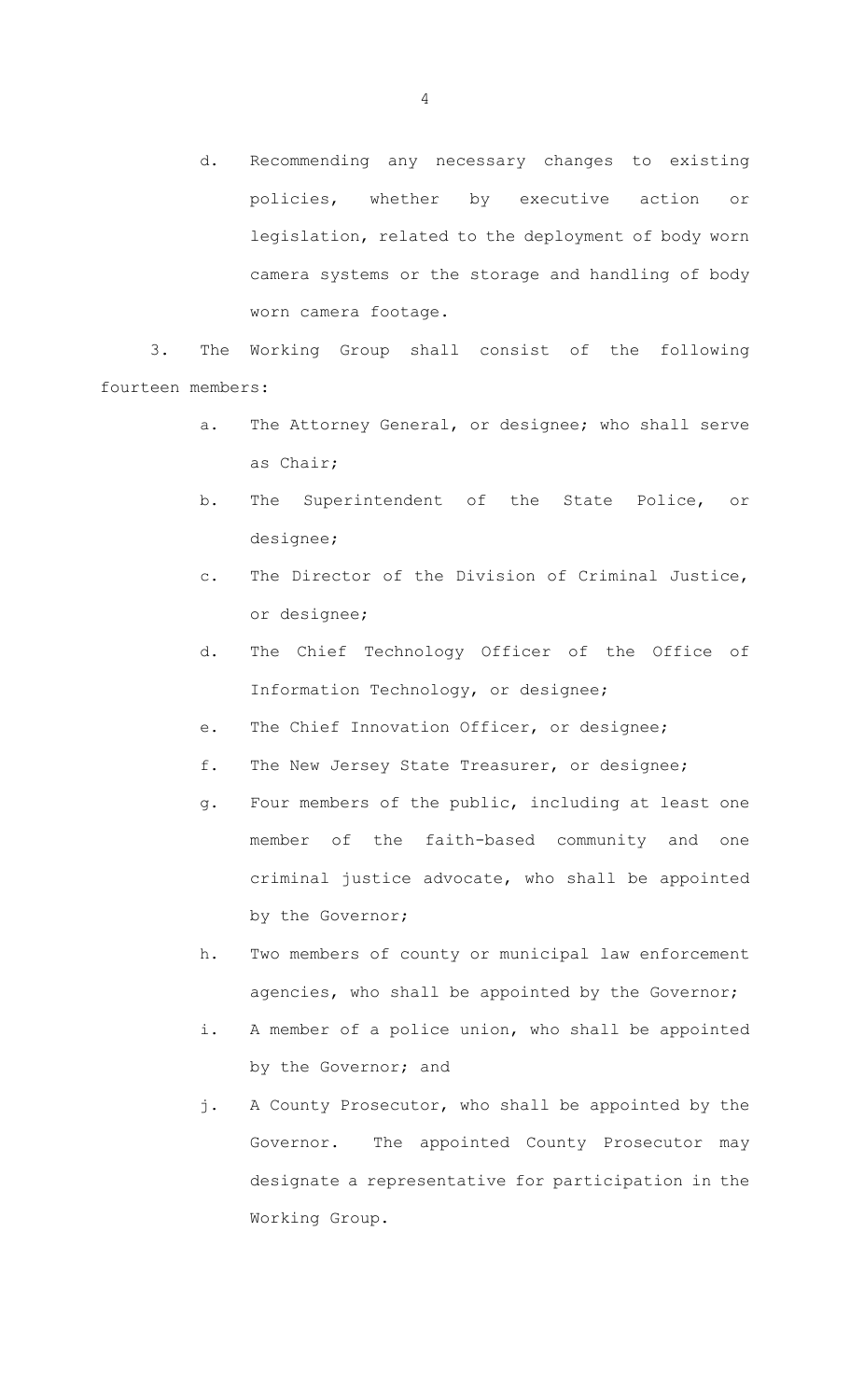4. All members and designees shall serve at the pleasure of the appointing department or agency, or in the case of those appointed by the Governor, at the pleasure of the Governor, and all shall serve without compensation.

5. The Working Group shall be authorized to call upon any department, office, division, or agency of this State to supply it with information or other assistance as the Working Group determines to be necessary to discharge its duties under this Order.

6. Each Executive Branch department and agency is hereby required, to the extent not inconsistent with law and consistent with budgetary constraints, to cooperate fully with the Working Group within the limits of its statutory authority and to furnish the Working Group with such assistance on as timely a basis as is necessary to accomplish the purposes of this Order. To the extent necessary, the Department of Law and Public Safety shall provide professional and clerical staff to the Working Group.

7. The Working Group may consult with experts or other knowledgeable individuals in the public or private sector with respect to any aspect of its mission.

8. The Working Group shall organize and meet as soon as practicable to begin performing the charges set forth in this order.

9. The Working Group, which shall be purely advisory in nature, shall issue a report of its findings and recommendations to the Governor's Office and Attorney General no later than March 31, 2021. The Working Group shall expire upon the issuance of this report.

10. Nothing in this Order shall be construed to supersede any federal, State, or local law.

5